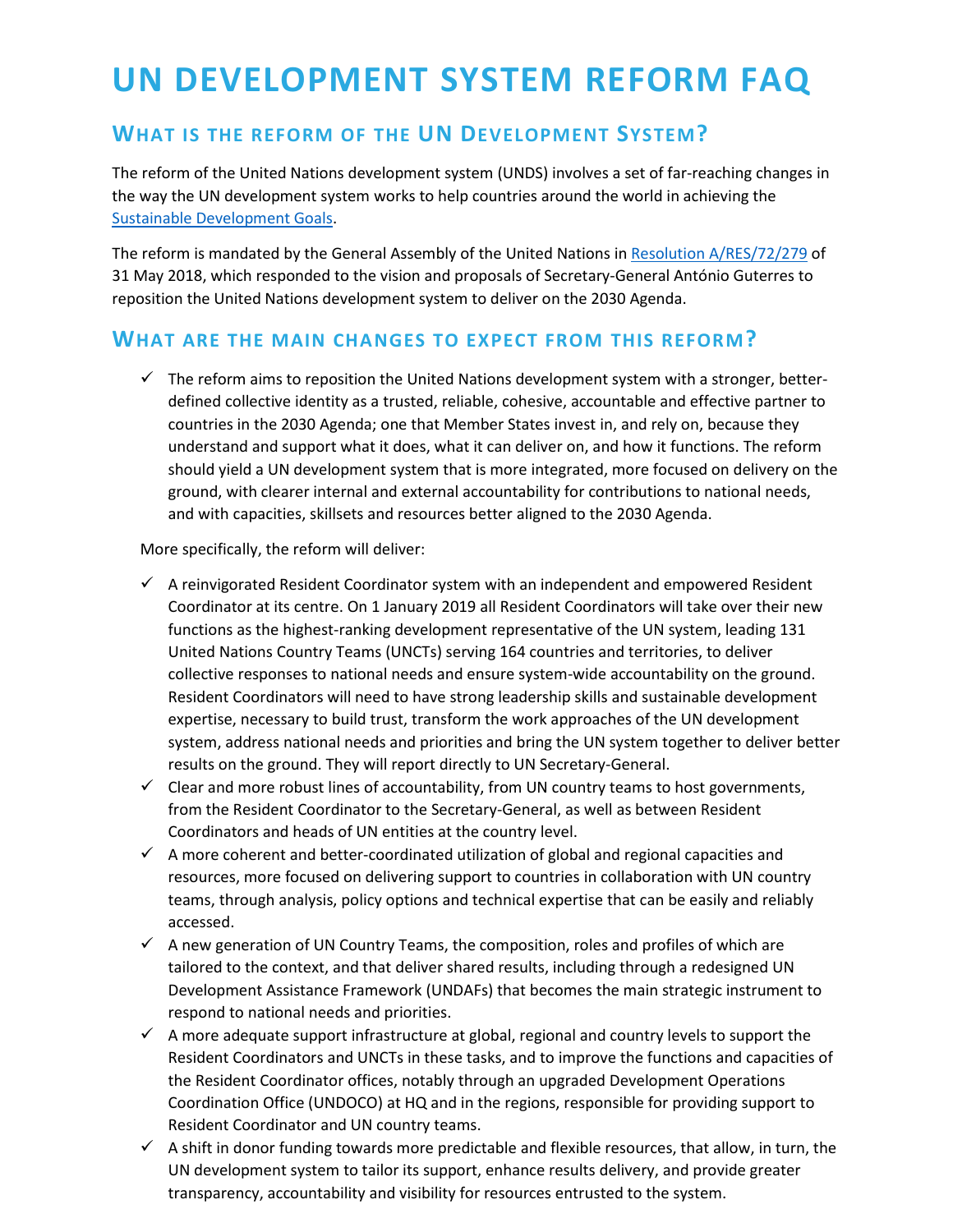- $\checkmark$  Streamlined operating practices, through consolidation of back offices and service centers, resulting in both efficiency gains and higher quality services.
- $\checkmark$  More and better communication on what the UN development system does, how it operates, and what Member States get from their investments in the system.

#### **HOW IS THIS REFORM DIFFERENT FROM PREVIOUS UN REFORMS?**

These reforms respond directly to the paradigm shift ushered in by the 2030 Agenda for Sustainable Development. The SDGs are the reference and the purpose of this reform. The level of ambition of the 2030 Agenda is unprecedented. The needs on the ground are immense and urgent, and the 2030 Agenda represents a historic challenge and opportunity for multilateralism. This is why this reform is the most ambitious and comprehensive change-process of the UN development system since at least the 1960's, affecting every department, office, regional commission and field operation engaged in development work.

Compared to past reform efforts, this reform also benefits from strong leadership and unanimous support from Member States. The reform responds to clear guidance through a robust 2016 QCPR resolution (Quadrennial comprehensive policy review) and will be implemented with the string backing of the General Assembly through its resolution 72/279. While challenges in implementation are inevitable, all Member States continuously reiterate their support for the vision and level of ambition that underpin different aspects of the reform.

Finally, this reform is unparalleled in its scope, on different levels: first, within the UN development system, it touches on how we work at the global, regional and country level; it ranges from the UN's strategic planning approaches and instruments to accountability systems, administrative arrangements, and budgetary practices. The United Nations Sustainable Development Group, for example, was revamped – with the Deputy Secretary-General becoming its new Chair – for strengthened oversight and strategic direction to enable the work of UN country teams.

The reform also applies universally – to all entities of the UN development system and all UN country teams. It also seeks to address structural challenges in coordination mechanisms and mindsets, for a truly transformational impact.

Second, this reform is not just internal; the need for the UN development system to change is a shared responsibility. Therefore, the reform is also about Member State behavior, and in shifting to more predictable and flexible funding approaches that are needed for the UN development system to offer the type of high-quality, integrated and tailored support that the 2030 Agenda requires.

# **WHY IS THE REFORM NEEDED? WHY NOW?**

The reform is urgent because Member States need the UN development system to be fit for the purpose, opportunities and challenges presented by the 2030 Agenda.

Since 1945, the United Nations system has contributed to improving the lives of millions of the poorest and most vulnerable people on the planet. But the current system, mostly designed at a time of different global challenges and priorities, has outstripped its capacity to be nimble and respond to the needs of today's world. Current global challenges, from climate change to growing inequality and entrenched poverty require global and integrated responses, which no single agency can fully and unilaterally provide. The nature of the 2030 Agenda and its urgency are driving the nature and the timing of this reform.

In doing so, the reform is also a response to re-emerging skepticism about the value of multilateralism and the relevance of multilateral institutions in today's world. Building on its many past achievements,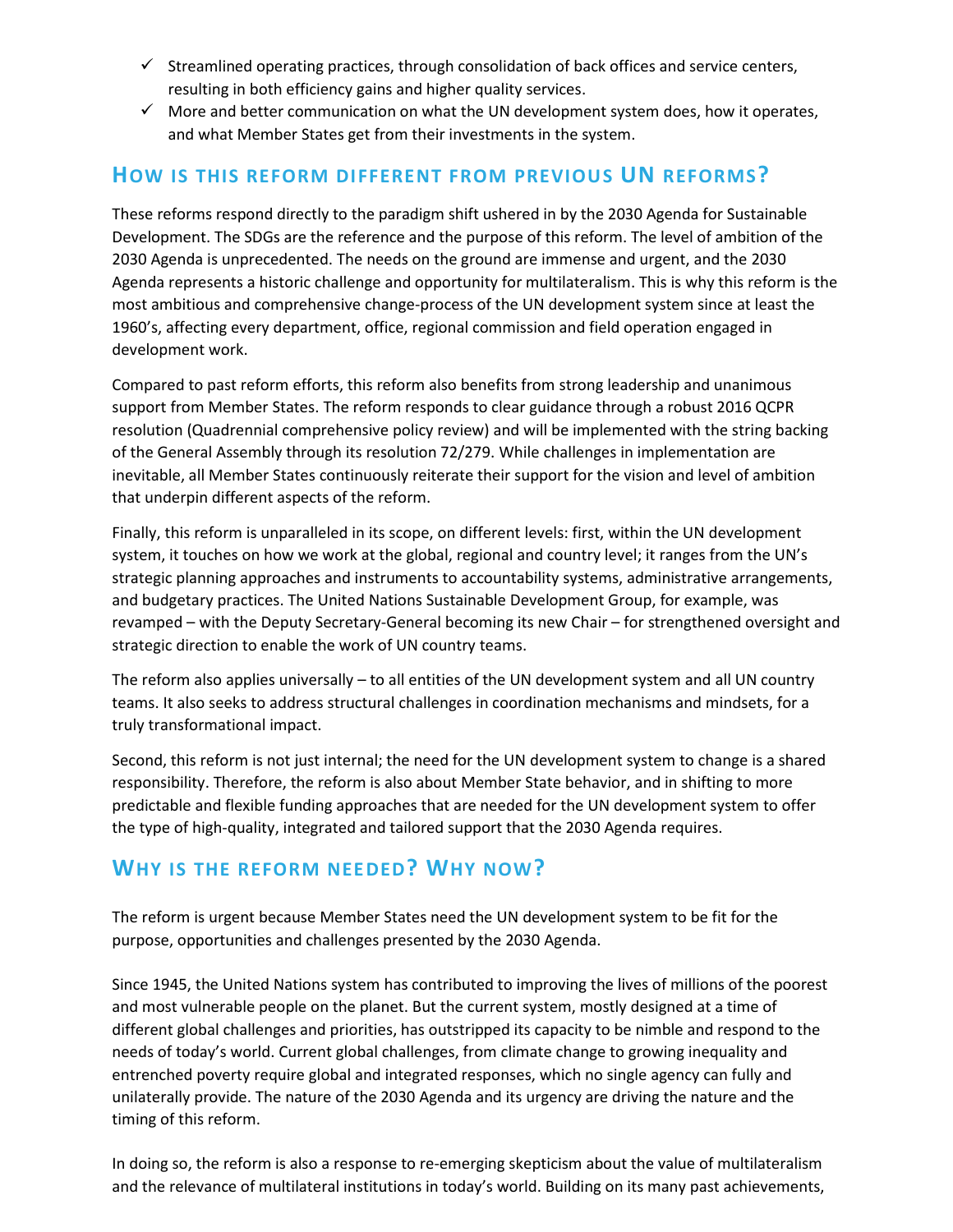the UN development system needs to demonstrate that it can be even more effective, efficient and transparent in supporting countries and their priorities.

# **WHO'S DOING WHAT IN THE REFORM PROCESS?**

The reform is a collective, system-wide endeavor, requiring and benefiting from the engagement of the entire UN development system as well as Member States.

The Secretary-General established a transition team, working under the leadership of the Deputy Secretary-General to support implementation of all aspects of the reform. Various inter-agency mechanisms, led by different UN entities, are mobilized to advance these various aspects, with the UN SDG, convened by the Deputy Secretary General with all Principals providing strategic guidance and oversight. The composition, levels, lifespan, and degree of formality of each of these mechanisms vary depending on the task at hand.

Many work streams, for example the re-design of the UN Development Assistance Framework or the review of Multi Country Offices, benefit from the engagement of colleagues in the field, through ad hoc reference groups or task teams. Town halls with staff at HQ or in the field are organized regularly.

Consultations with Member States are held on a regular basis, through structured or semi-structured mechanisms, in closed and open formats, and with the Secretary-General and the Deputy Secretary-General convening the entire Membership regularly to provide comprehensive updates, in addition to their regular bilateral engagement at HQ or at capital level.

Finally, and more specifically, a working group comprising of the Executive Office of the Secretary-General (EOSG), the UN Development Programme (UNDP), the UN Development Operations Coordination Office (UNDOCO), the Department of Management (DM) and the Office of the Legal Affairs (OLA) is actively working on the transition of the Resident Coordinator system and of UNDOCO into the Secretariat.

# **WHAT IS THE BUDGET OF THE RC SYSTEM?**

The reinvigorated Resident Coordinator system will cost USD281 million annually, which is roughly 1 per cent of contributions to UN operational activities for development. This includes USD246 million for Resident Coordinators and staffing and operating costs of 131 Resident Coordinator Offices and UNDOCO. The remaining USD35 million per annum is for a dedicated Fund for use by Resident Coordinators at the country level to support joint initiatives and activities with the UNCT and with government around coordination goals.

# **WHAT ARE THE BENEFITS OF THIS REFORM?**

- Higher quality, more integrated, and appropriately tailored operational support and policy advice for governments in their efforts to meet the SDGs
- A more collaborative and coherent UN development system where all the relevant UN mandates, resources and competencies at the global, regional and country level are brought together in support of the 2030 agenda
- More effective and efficient operations, quantifiable in savings and costs, with improved service quality and timeliness